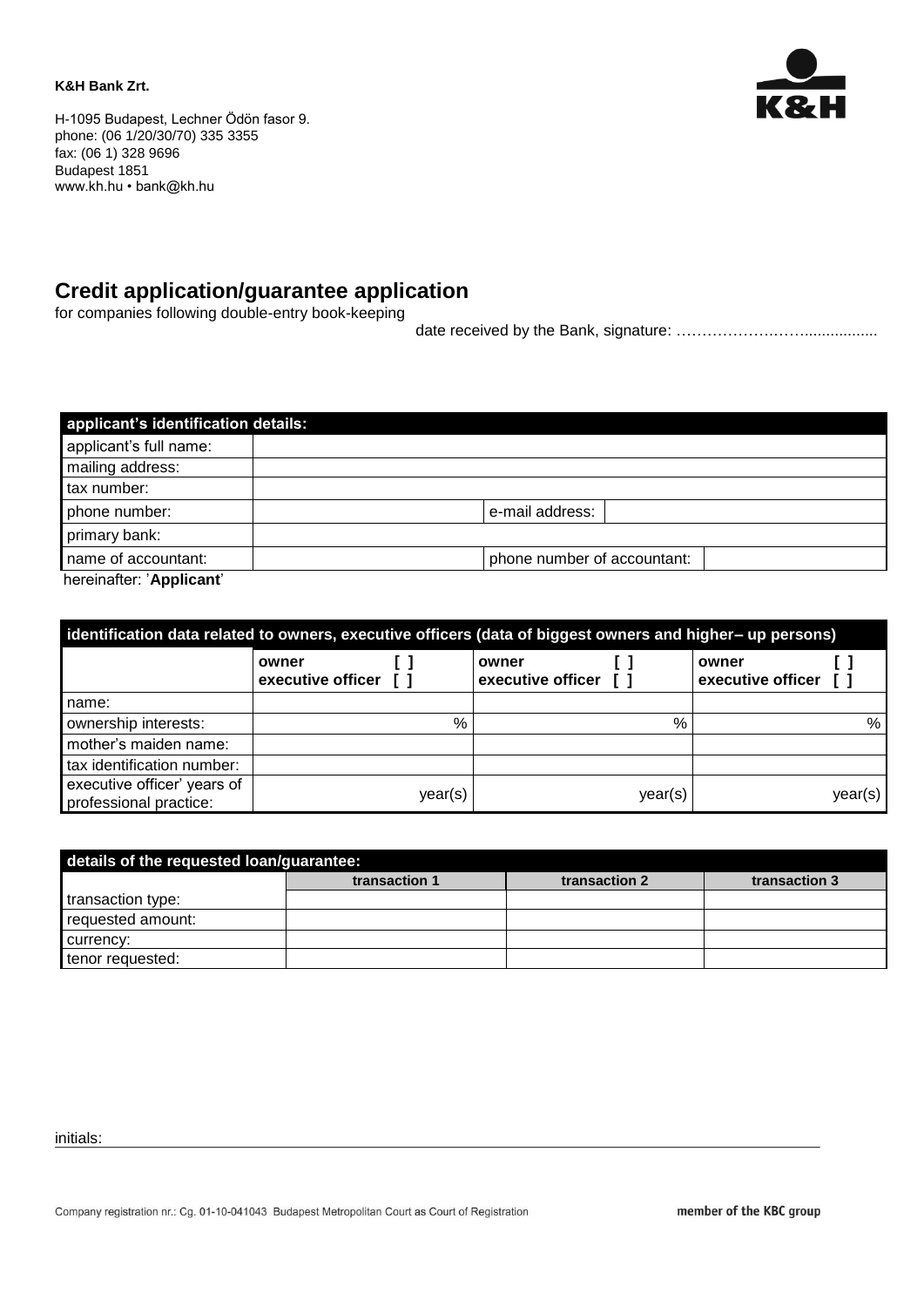

## **applicant's declaration** (relating to the date of signing this application form)

#### **1. overdue liabilities**

The Applicant expressly declares that it has no overdue (not rescheduled) liabilities to the state (taxes, social security contributions, customs and other duties) or to a municipality, and has no overdue debts to other creditors and suppliers, except for the below-mentioned payables:

| type of financing<br>party | name of financing party | tax number/<br>birth date | overdue<br>amount | currency | overdue period<br>(day) |
|----------------------------|-------------------------|---------------------------|-------------------|----------|-------------------------|
|                            |                         |                           |                   |          |                         |
|                            |                         |                           |                   |          |                         |
|                            |                         |                           |                   |          |                         |

#### **2. rescheduled public debts**

The Applicant expressly declares that it has  $\Box$  it does not have  $\Box$  rescheduled liabilities to the state or to a municipality

#### **3. third party financing**

The Applicant expressly declares that it has no loans, credits, rescheduled public debts or other obligations outstanding to other financial institutions and/or third parties, including equity loan except for the following:

| type of financing<br>party | name of<br>financing<br>party | tax<br>number/<br>birth date | amount | currency | annual debt<br>service | maturity type of collateral |
|----------------------------|-------------------------------|------------------------------|--------|----------|------------------------|-----------------------------|
|                            |                               |                              |        |          |                        |                             |
|                            |                               |                              |        |          |                        |                             |
|                            |                               |                              |        |          |                        |                             |

#### **4. granted loans and overdue claims**

The Applicant expressly declares that it only granted credit to the following third parties, and claims overdue amounts only from the following third parties: (loans given to owner(s), other given loans, overdue claims):

| type of financing<br>party | name of financing<br>party | tax number/<br>birth date | amount | currency | maturity | overdue period<br>(day) |
|----------------------------|----------------------------|---------------------------|--------|----------|----------|-------------------------|
|                            |                            |                           |        |          |          |                         |
|                            |                            |                           |        |          |          |                         |
|                            |                            |                           |        |          |          |                         |

initials